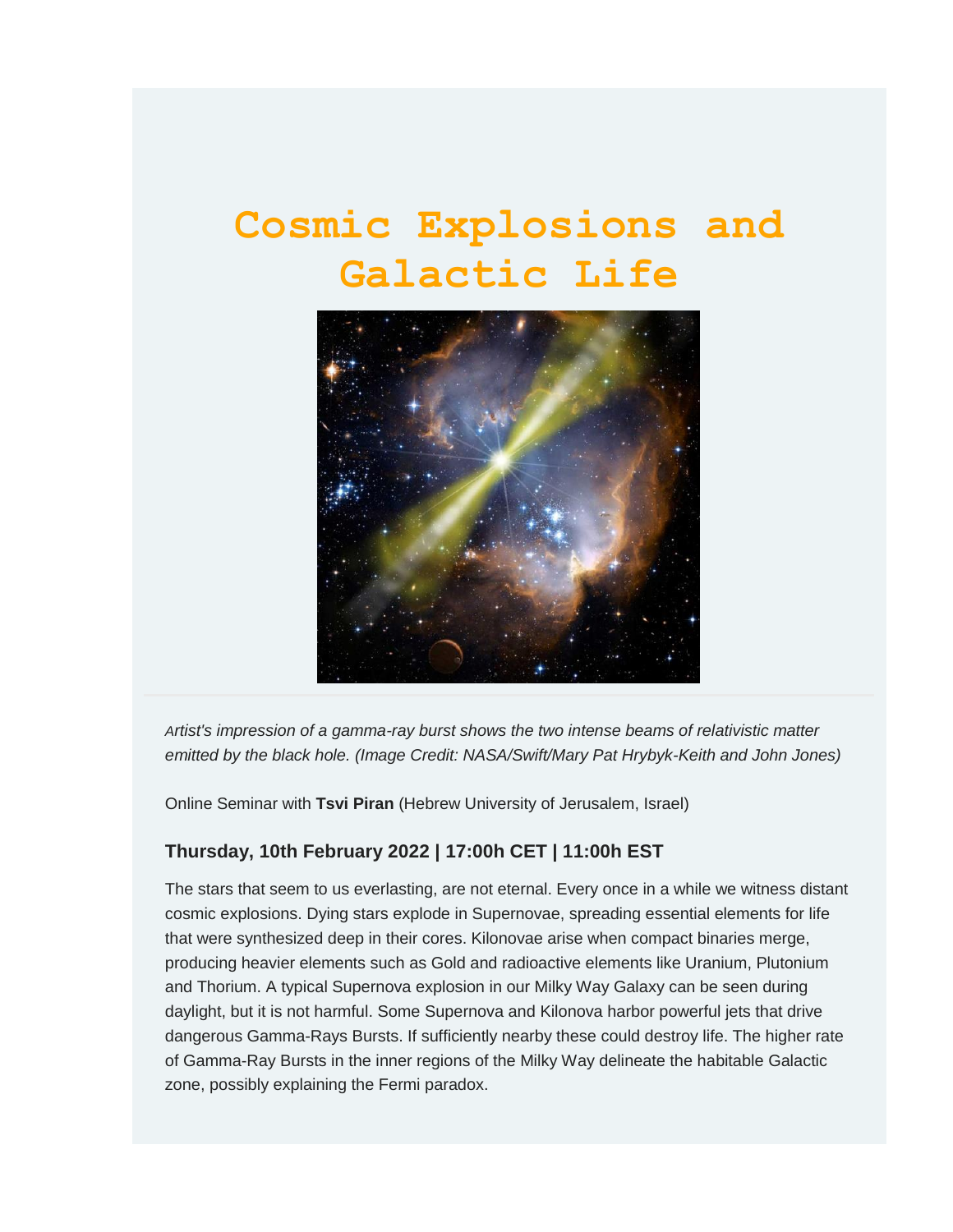**Tsvi Piran** is the Schwarzmann chair for theoretical physics at the Hebrew University of Jerusalem. Piran graduated in 1976 from the Hebrew University and was a research fellow at Oxford, UT Austin and the Institute for Advanced Study in Princeton. He was a visiting Professor at Harvard, Columbia and NYU and a distinguished Moore Scholar at Caltech. Piran's research spans numerous aspects in theoretical astrophysics ranging from inflation at the early universe to the mysterious gamma-ray bursts. He has published more than 500 scientific papers and is one of the most highly cited astrophysicists. Piran received the Lagrange award from the Lagrange institute in Paris in 2015 and the EMET prize from the Israeli prime minister's office in 2019.

Please click on [this Link for the Zoom Session](https://issibern.us14.list-manage.com/track/click?u=51de28ad9120232dba84ebdb1&id=781fcc37a7&e=bda81913f7) [>>](https://issibern.us14.list-manage.com/track/click?u=51de28ad9120232dba84ebdb1&id=0ac44fd2f3&e=bda81913f7)

#### **Meeting ID: 852 6990 9362 Password: 459004**

We are looking forward to the talk and to your participation. Feel free to share this announcement and the link with your colleagues.

*Note: The Zoom Link, ID and Password are for all Game Changers Seminars the same.*

*ISSI's Game Changer Seminar Series was started in July 2020 – partly motivated by the pandemic – as weekly online seminars. Starting with "Missions that Changed the Game in Solar System, Astrophysics and Earth Sciences", the focus shifted in 2021 to "Ideas and Findings about the Solar System, the Universe and our Terrestrial Environment" of which the new series of talks will be a part.*

#### **[Join Zoom Session "Cosmic Explosions" with Tsvi Piran](https://issibern.us14.list-manage.com/track/click?u=51de28ad9120232dba84ebdb1&id=daa1005235&e=bda81913f7)**

## **Save the Dates for the Upcoming Online Seminars**

17th February 2022, 17h CET – **SETI, Breakthrough Listen** with J. Tarter

24th February 2022, 17h CET – **Life in Extreme Environments** with R. Amils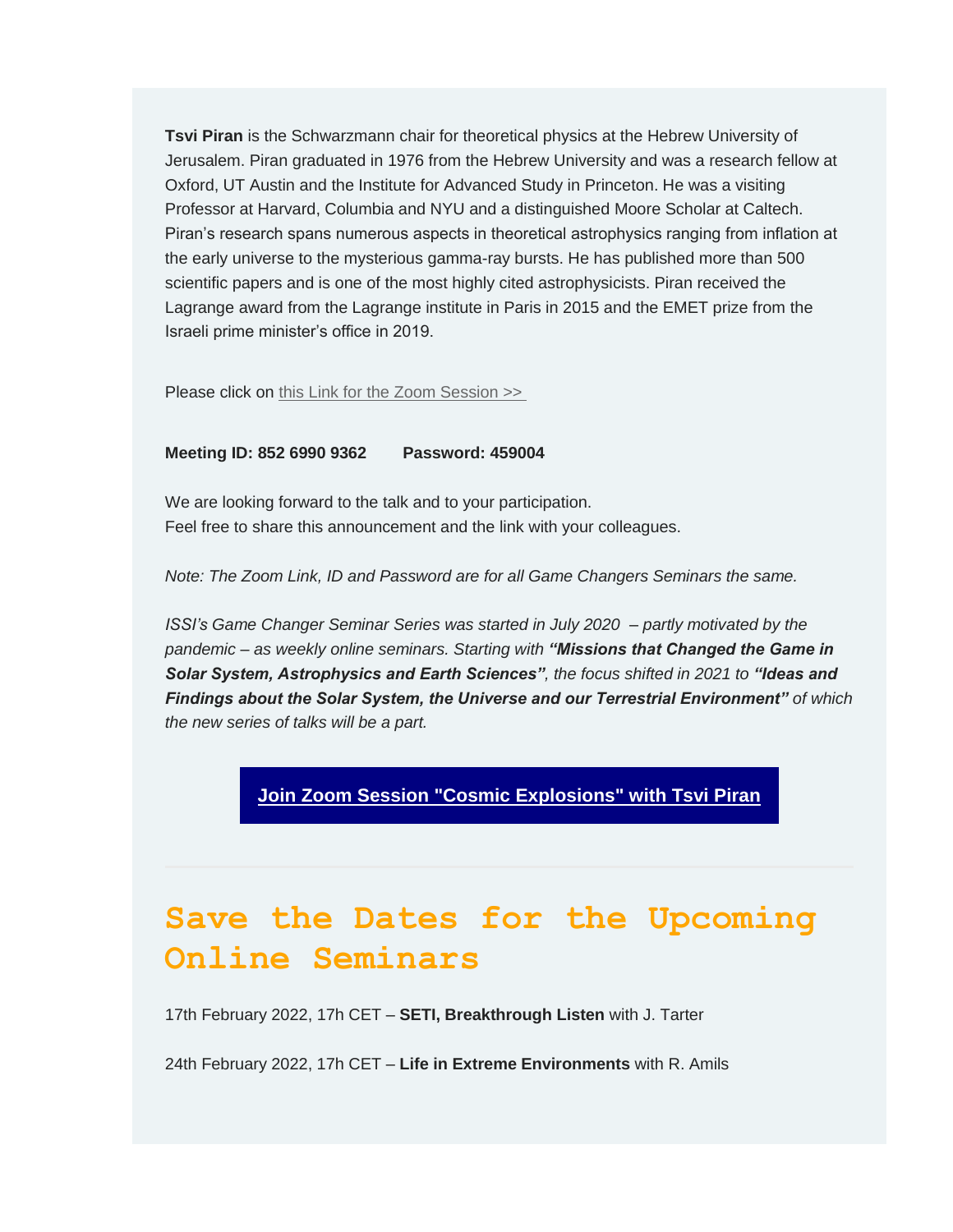3rd March 2022, 17h CET – **The Habitable Zone Revisited** with D. Catling

10th March 2022, 17h CET – **Is Water and Rock all that is Needed? Geology, Life and Habitability** with F. Westall

17th March 2022, 17h CET – **Life as an Agent of Sustaining Habitability** with A. Chopra

24th March 2022, 17h CET – **Tracers of Life – Tracers of Habitability** with I.L. ten Kate

31st March 2022, 17h CEST – **Space Weather, Space Climate and Habitability** with T. Dudok de Witt

7th April 2022, 17h CEST – **Galactic Habitability** with P. Dayal

### **Previous Online Seminar**

"Origin of Life" with [Antonio Lazcano \(School of Science, National Autonomous University](https://issibern.us14.list-manage.com/track/click?u=51de28ad9120232dba84ebdb1&id=ff05830e74&e=bda81913f7)  [of Mexico, Mexico\)](https://issibern.us14.list-manage.com/track/click?u=51de28ad9120232dba84ebdb1&id=ff05830e74&e=bda81913f7) Webinar recorded on January 27, 2022

[https://issibern.us14.list](https://issibern.us14.list-manage.com/track/click?u=51de28ad9120232dba84ebdb1&id=a4a00e840b&e=bda81913f7)[manage.com/track/click?u=51de28ad9120232dba84ebdb1&id=a4a00e840b&e=bd](https://issibern.us14.list-manage.com/track/click?u=51de28ad9120232dba84ebdb1&id=a4a00e840b&e=bda81913f7) [a81913f7](https://issibern.us14.list-manage.com/track/click?u=51de28ad9120232dba84ebdb1&id=a4a00e840b&e=bda81913f7)

## **Visiting Scientists Application**

ISSI invites researchers of all career stages to submit a research proposal to spend time at ISSI as a Visiting Scientist. Applications can be submitted at any time and are evaluated by the ISSI directorate on a monthly basis.

ISSI has – through its history – supported short visits of individual scientists to its premises in Bern, in addition to its International Teams, Workshops, Working Groups and Forums program. The many visits over the years by eminent scientists have left a prominent mark on the institute. Given its success, the directorate has recently decided to make this opportunity more